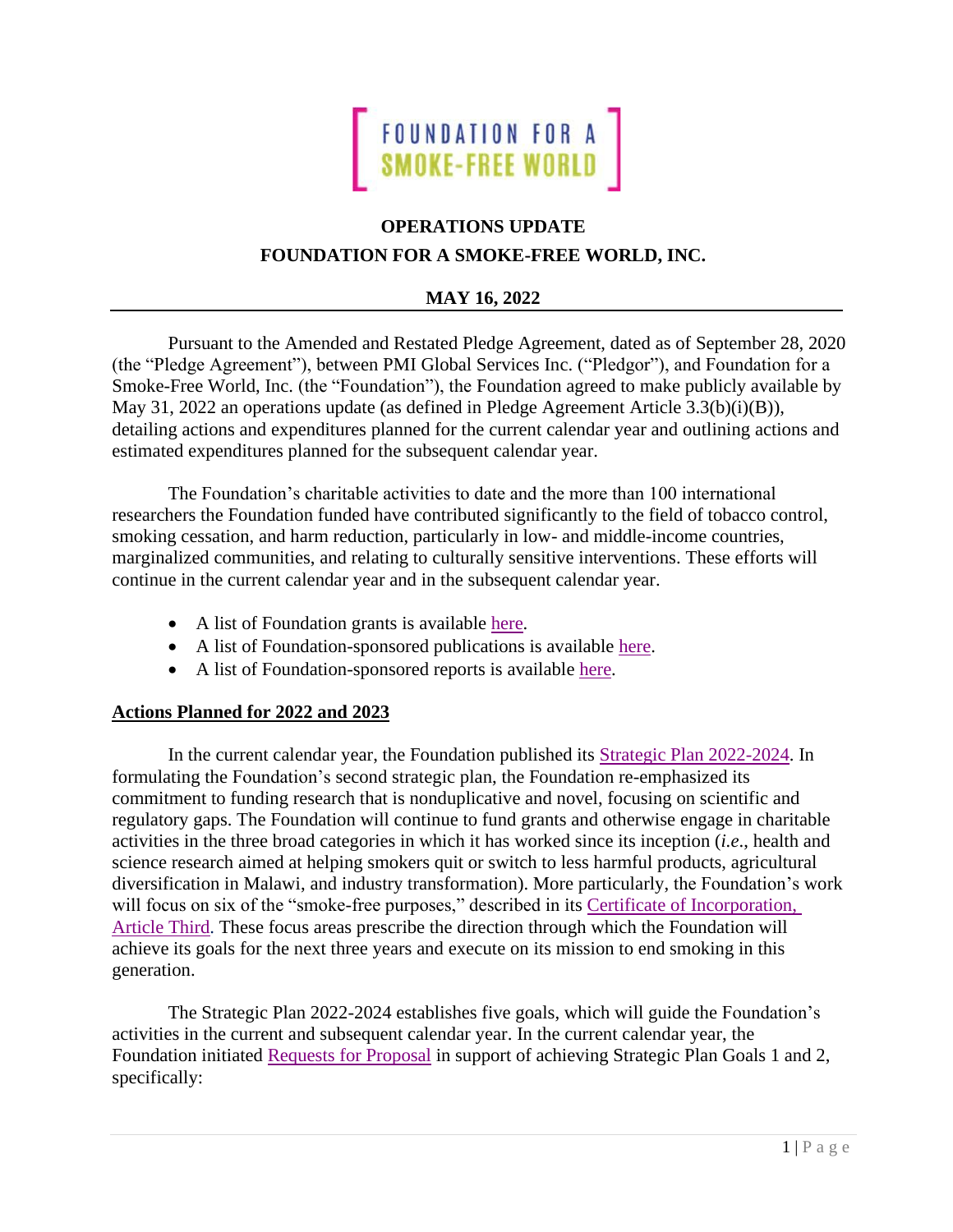- Efficacy of Tobacco Harm-Reduction (THR) Products as Tools for Smokers to Quit Combustible Tobacco Products;
- Long-term Effects of Tobacco Harm-Reduction (THR) Product Use on People with Chronic Health Conditions;
- Interventions for Smokers in Marginalized and Vulnerable Communities to Quit or Switch to Tobacco Harm-Reduction (THR) Products;
- Impact of Policies and Regulations on Tobacco Harm Reduction in Low- and Middle Income Countries (LMICs); and
- Assess Body of Research on Nicotine's Role in Human Health.

In the current and subsequent calendar year, the Foundation intends to issue additional requests for proposal, consistent with its strategic plan.

#### Health and Science Research

In the category of Health and Science Research, the Foundation will build on progress to date and execute on its Strategic Plan 2022-2024, as already initiated with the launch of selected Requests for Proposal (referenced above). Additional planned activities in this area, and in furtherance of the Foundation's purposes around making grants to support research regarding alternatives to cigarettes and other combustible tobacco products, attitudes and opinions of the general public towards tobacco harm reduction, verification studies, and convening stakeholders around relevant topics, include:

In the current calendar year:

- i. Advance activity of research partners around smoking cessation, tobacco harm reduction, and capacity building, including: replicating findings generated by studies on e-cigarettes and heated tobacco products through inter-laboratory study on THR at multiple academic institutions; international randomized switching trials investigating changes in health factors associated with diabetic smokers and oral health.
- ii. Conduct research on physicians regarding their knowledge, awareness, and practices related to smoking cessation and tobacco harm reduction; use insights to engage and educate doctors in playing leadership roles to end smoking; deliver training on smoking cessation and tobacco harm reduction to medical professionals in mental health settings.
- iii. Assess misinformation in healthcare research, explore approaches to mitigate the spread of misinformation, and develop interventions and support networks to counter misinformation about nicotine, including: analysis of common methodological flaws in the highest cited e-cigarette epidemiology research; correlation, causation, and selection bias in research of e-cigarettes and smoking; Global State of Tobacco Harm Reduction 2022.
- iv. Address economic and regulatory policies to enhance the flow of information and knowledge regarding the economics of ending the smoking epidemic. Conduct economic study of risk perceptions and consumer demand for harm reduction products, including discrete choice modeling of cigarette, e-cigarette, and quit decisions in multiple countries.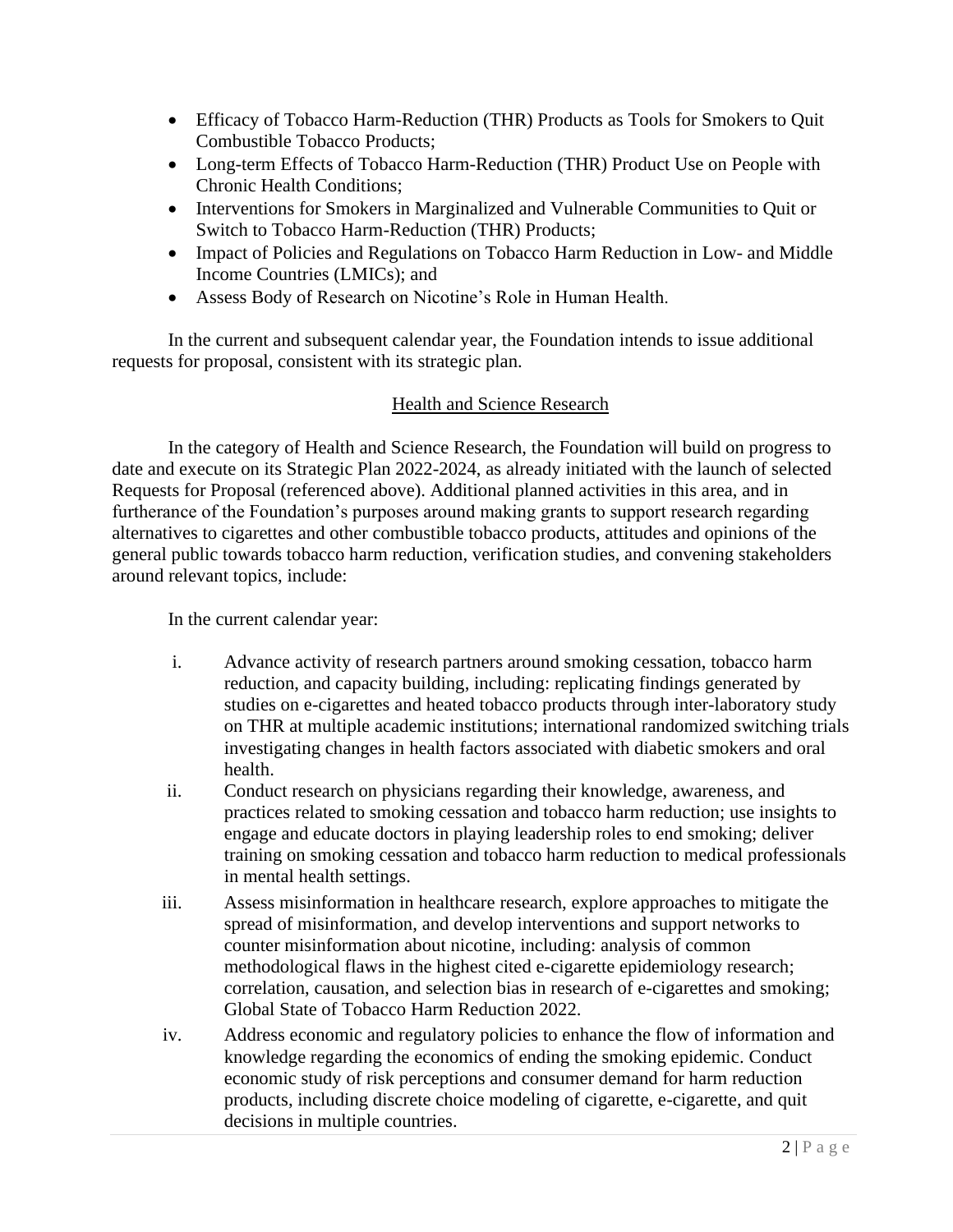In the subsequent calendar year:

i. Accelerate implementation and scale of nonduplicative and novel research identified by the Strategic Plan 2022-2024 and precipitated by the launch of requests for proposal in the current calendar year.

# Agricultural Diversification

In the category of Agricultural Diversification, the Foundation's actions aim to fulfill its purpose of diversifying tobacco-dependent economies, ensuring that smallholder farmers impacted by the declining demand for tobacco are supported to find sustainable alternative livelihoods. Foundation will build on accomplishments to date, and new planned actions include:

In the current calendar year:

- i. Advance the Center for Agricultural Transformation in Malawi focused on introducing science, technology, and innovation; supporting business incubation and commercialization programs; and enhancing adoption of improved agricultural practices.
- ii. Implement policy agenda for the transformation of agriculture in Malawi in collaboration with key stakeholders including government, private sector, academic, and agricultural research institutions.
- iii. Improve human capacity development within tertiary education systems, including increased scientific and analytical capacity.
- iv. Engage donors and charitable sources with interest in related programming to identify common objectives and create co-funding opportunities resulting in pilot, annual, and multi-year arrangements.

In the subsequent calendar year:

- i. Support the Lilongwe University of Agriculture and Natural Resources to build the systems necessary to maintain and advance the Center for Agricultural Transformation.
- ii. Support the Malawi policy institute in advancing workstreams around targeted policy reforms to inform agriculture diversification.
- iii. Leverage programmatic investments to structure broader partnerships with bilateral and multilateral donors, philanthropy, and the private sector to align assistance toward tobacco diversification objectives.

## Industry Transformation

In the category of Industry Transformation, the Foundation focuses on monitoring and promoting change across the global tobacco industry and nicotine ecosystem in furtherance of Foundation's purpose of scrutinizing, commenting on, and informing the general public regarding the activities of the tobacco industry, to help achieve a smoke-free world and advance the field of tobacco harm reduction. Planned actions in the current and subsequent calendar years include: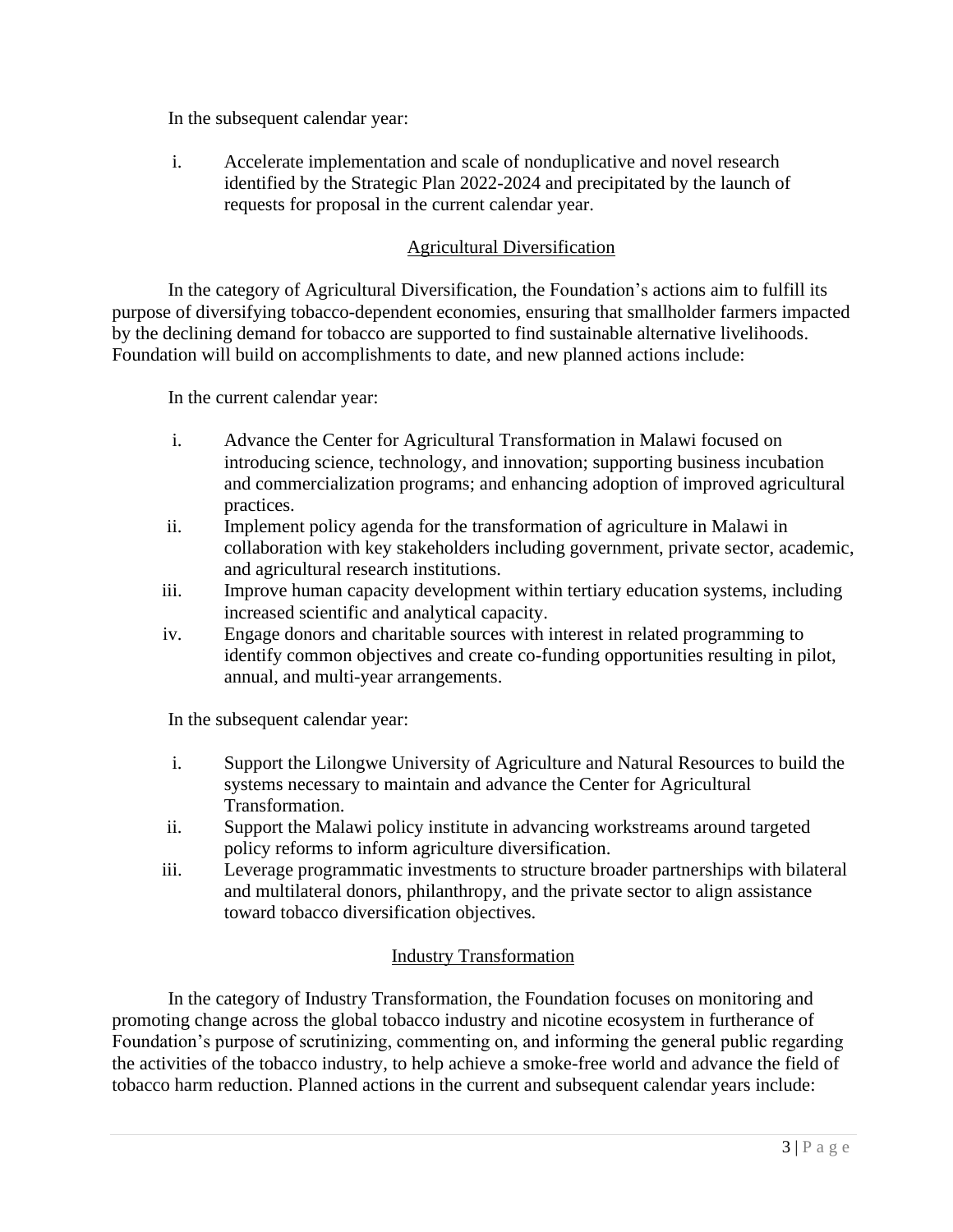In the current calendar year:

- i. Release the second Tobacco Transformation Index.
- ii. Expand and disseminate research in the areas of company/country analysis, marketing, intellectual property, and state-owned tobacco, while extending stakeholder consultations.

In the subsequent calendar year:

i. Build on the second Tobacco Transformation Index, encouraging constructive engagement and exploring alternative governance structures including funding mechanisms.

## **Expenditures Planned and Estimated for 2022 and 2023**

Expenditures for the prior calendar year pertaining to charitable activities of approximately \$40 million were below expectations. Specifically, operating expenses supporting charitable activities were in line with expectations and delivered significant and sustainable cost savings resulting from the Foundation's restructuring of operations and refocusing of charitable activities completed during the latter portion of 2020. Operating expense reductions in 2021, relative to 2020, were accomplished in the categories of salaries and employee costs, communications, occupancy and office expenses, legal fees, and data license fees. Grant expenditures were lower than expected due to delays associated with the COVID-19 pandemic and other factors.

Expenditures planned for the current calendar year pertaining to charitable activities are estimated to be approximately \$32 to \$40 million. The Foundation's operating expenses supporting charitable activities in the current calendar year are expected to decrease, compared to the prior calendar year, primarily because of lower professional services expenses. The amount and acceleration of grant expenditures in the current calendar year will depend in part on responses to requests for proposals associated with the Foundation's second strategic plan. We expect expenditures planned for the current calendar year pertaining to charitable activities to be directed as follows for external reporting purposes:

- grant expenditures of approximately \$20 to \$26 million, and
- operating expenses supporting charitable activities of approximately \$10 to \$11 million and direct charitable activities \$2 to \$3 million.

Estimated expenditures pertaining to charitable activities planned for the subsequent calendar year are estimated to be approximately \$40 million, with a continued decrease in operating expenses supporting charitable activities and a corresponding increase in grant expenditures.